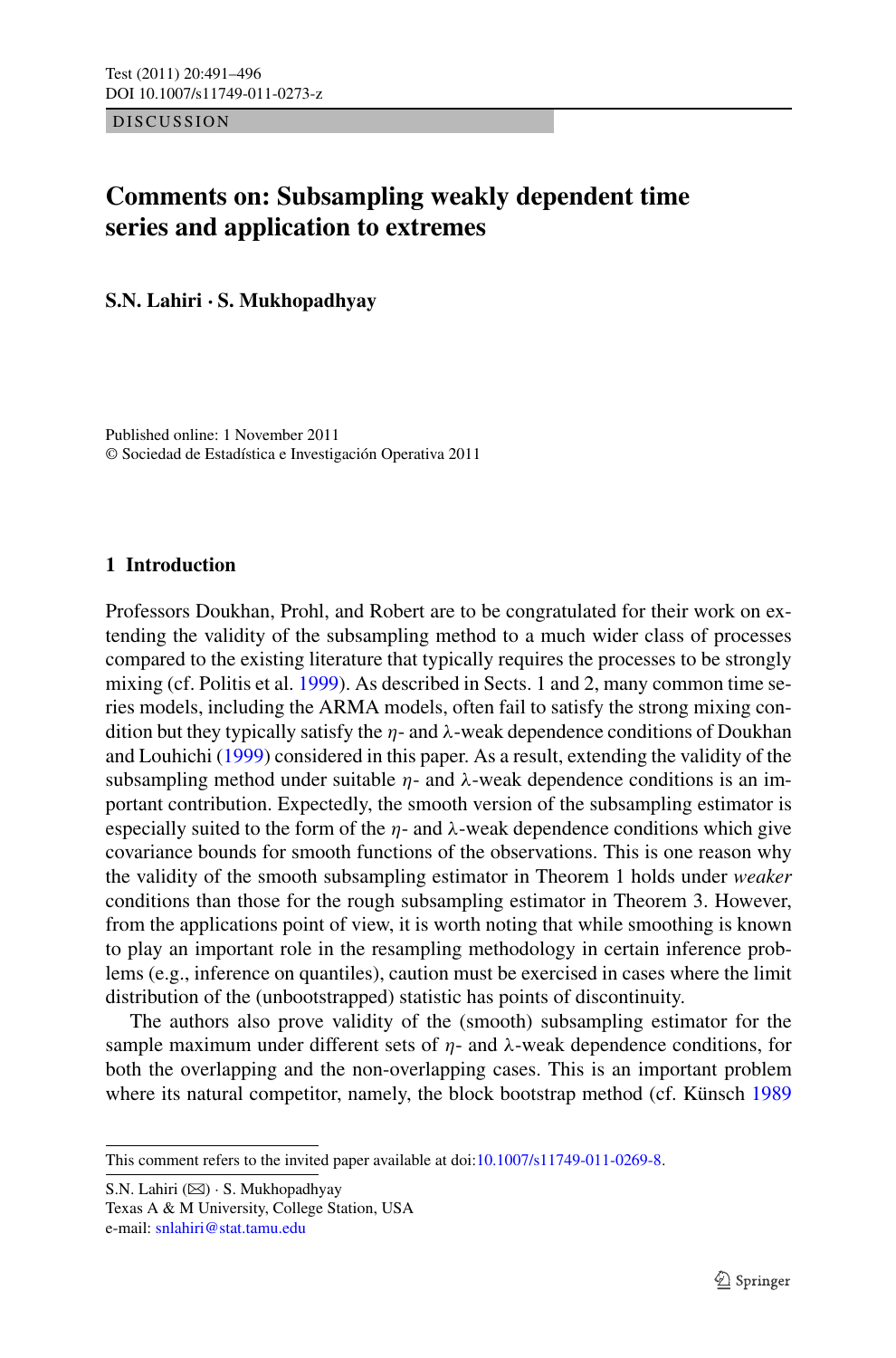and Liu and Singh [1992\)](#page-5-3) does not always provide the correct answer. More precisely, it is well known (cf. Athreya et al. [1999;](#page-5-4) Lahiri [2003](#page-5-5)) that even under stronger strong mixing conditions, the block bootstrap methods do not provide a valid approximation to the distribution of the sample maximum when the resample size equals the sample size. Like in many other similar problems (cf. Bickel et al. [1997](#page-5-6)), a consistent block bootstrap approximation can be generated by choosing a resample size *m* that grows at a slower rate than the sample size  $n$ , i.e., when

$$
m = o(n),
$$

which is referred to as the '*m* out of *n*' block bootstrap. In the rest of this note, we compare performance of the subsampling and the '*m* out of *n*' block bootstrap methods for the sample maximum under the *η*-mixing condition.

#### **2 Theoretical properties**

For completeness, we briefly describe the '*m* out of *n*' (overlapping or moving) block bootstrap (MBB) method using the notation of the main paper. Given observations  $X_1, \ldots, X_n$  from a stationary time series, let  $\{Y_{b,i} : i = 0, \ldots, N\}$  denote the overlapping blocks of size *b*, as defined in (3), where  $N = n - b$ . The '*m* out of *n*' MBB resamples  $k \geq 1$  blocks with replacement from this collection to generate a bootstrap sample of size  $m = bk$ , which we shall denote as  $X_1^*, \ldots, X_m^*$ . Then, the '*m* out of *n*' MBB estimator of the distribution of a statistic  $R_n = r_n(X_1, \ldots, X_n)$  is given by the conditional distribution of  $R_{m,n}^* \equiv r_m(X_1^*, \ldots, X_m^*)$ , given the  $X_i$ 's. In particular, the '*m* out of *n*' MBB estimator of  $\mathbb{H}_n(x) \equiv P([M_n - v_n]/u_n \leq x)$  is given by

<span id="page-1-0"></span>
$$
\widehat{\mathbb{H}}_{m,n}(x) \equiv P_*\big(\big[M_{m,n}^* - \tilde{v}_m\big]/\tilde{u}_m \leq x\big),
$$

where  $M_{m,n}^* = \max\{X_1^*,\ldots,X_m^*\}$  is the bootstrap version of  $M_n = \max\{X_1,\ldots,X_n\}$ ,  $P^*$  denotes the conditional probability given the  $X_i$ 's, and where  $\tilde{v}_m$  and  $\tilde{u}_m$  are analogs of the centering and scaling constants  $v_n$  and  $u_n$ , respectively. A possible choice of  $\tilde{v}_m$  and  $\tilde{u}_m$  that leads to a valid approximation is given by  $\tilde{v}_m = v_m$  and  $\tilde{u}_m = u_m$ , which normalizes  $M_{m,n}^*$  at the level of the subsamples (that are of size *m*). A more standard choice, especially when these constants are unknown, are given by replacing *F* and *n* in the definitions of  $v_n$  and  $u_n$  (given right after (10)) with the empirical distribution function  $F_n$  (say) of  $X_1, \ldots, X_n$  and with *m*, respectively. Finally, when  $k = 1$ , the '*m* out of *n*' MBB reduces to the *rough* subsampling estimator of  $\mathbb{H}_n(\cdot)$ . In this case, the standard choice of  $\tilde{v}_m$  is given by  $\tilde{v}_m = F_n^{\leftarrow}(1 - n^{-1})$  while  $\tilde{u}_m$  is chosen as in the last case. For all these variants, the key requirement for the '*m* out of *n*' MBB to work is that

$$
u_m^{-1}\big[|\tilde{v}_m - v_m| + |\tilde{u}_m - u_m|\big] \to_p 0 \quad \text{as } n \to \infty,
$$
 (1)

which we shall assume for the rest of this discussion. We, however, point out that for the data-based choices of  $\tilde{v}_m$  and  $\tilde{u}_m$  mentioned above, ([1\)](#page-1-0) can be proved using the arguments developed in Fukuchi [\(1994](#page-5-7)). Then, we have the following result:

**Theorem** *Suppose that* [\(1](#page-1-0)) *holds and that the conditions of Theorem* 5 *hold for the η-weakly dependent case. Also suppose that*  $b = b_n$ ,  $k = k_n$ , and  $m = m_n \equiv b_n k_n$  are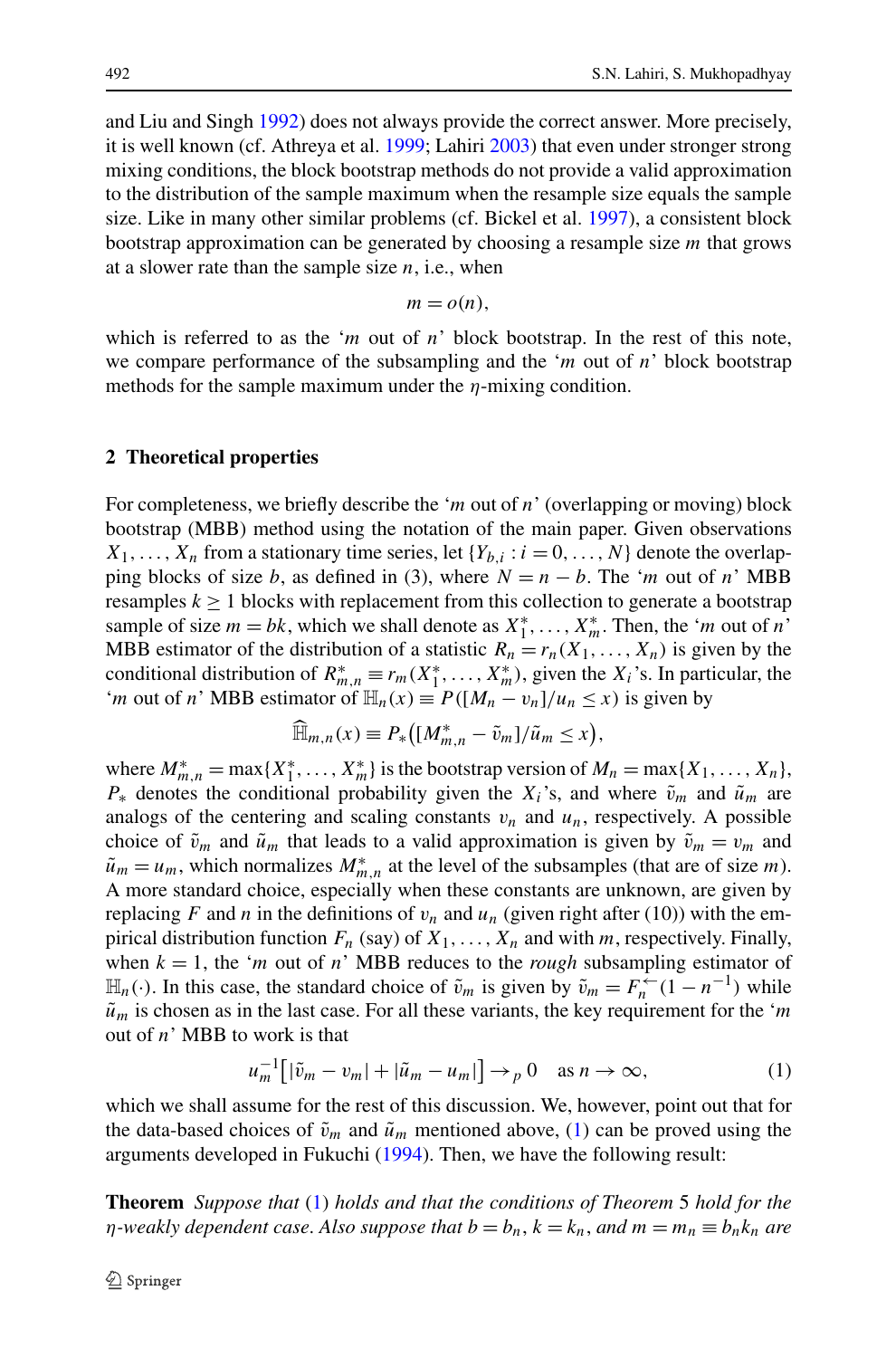*such that* (i)  $b_n^{-1} + n^{-1}m_n = o(1)$ ; (ii)  $\lim_{p \to \infty} \limsup_{n \to \infty} k[mu_m \eta(pb)]^{1/2} = 0$ ; (iii)  $k P(M_b > w_m(x)) = O(1)$  *for each*  $x \in \mathbb{R}$ *. Then,* 

$$
\sup_{x\in\mathbb{R}}\left|\widehat{\mathbb{H}}_{m,n}(x)-\mathbb{H}_n(x)\right|\to_p 0 \quad as\ n\to\infty.
$$

A sketch of the proof of the theorem is given in the [Appendix.](#page-4-0) To briefly comment on the conditions, (i) is a very standard condition on the block size *b* in the block bootstrap literature, (ii) is similar to the *η*-weak dependence condition in Theorem 5, and (iii) is implied by  $P(M_b > w_m(x)) \le b\bar{F}(w_m(x))$  for each  $x \in \mathbb{R}$ , which is akin to (11). Note that the theorem requires the block size *b* to grow to infinity with *n* and the resample size *m* to grow at a rate slower than *n*, but it does not otherwise impose any conditions on the number of resamples *k*. In particular, the consistency holds for the case  $k = 1$ , i.e., for the rough subsampling estimator and, more generally, for the '*m* out of *n*' MBB under the conditions of the Theorem. This extends the results of Athreya et al. [\(1999\)](#page-5-4) to the *η*-dependence case. Similar result also holds for the nonoverlapping version of the '*m* out of *n*' block bootstrap, which we omit to save space.

#### **3 Numerical results**

We now report the results from a simulation study comparing the performance of the '*m* out of *n*' MBB and the (rough) subsampling methods for the sample maximum. As in the main paper, we considered the model given by (1) and drew 1000 Monte Carlo samples with sample sizes  $n = 40$ , 200, and 2000. For each sample  $(X_1, X_2, \ldots, X_n)$ , we resampled the data randomly 1000 times for constructing the block bootstrap estimator. The block lengths we have considered here are (closest integers to)  $b_1 = 2n^{1/3}$  and  $b_2 = \sqrt{(1.25)n}$ ; The second block length  $b_2$  equals 50 for  $n = 2000$ , matching the choice of *b* in the main paper. The following table reports the (scaled) global error (using a version of the Cramer–von Mises distance) of approximating the true distribution  $H_n(\cdot)$  by the '*m* out of *n*' MBB and the subsampling methods.

<span id="page-2-0"></span>Results in Table [1](#page-2-0) show that the block bootstrap produces more accurate global approximation to the true distribution than the subsampling method for all combinations of *n* and *b*. Further, for both methods, the overlapping versions have slightly

|                                                                         | $\sim$ 1 $\cdot$                                                                                                           | $\mathbf{r}$ and $\mathbf{r}$ |  |  |  |  |  |  |  |  |
|-------------------------------------------------------------------------|----------------------------------------------------------------------------------------------------------------------------|-------------------------------|--|--|--|--|--|--|--|--|
| subsampling methods (denoted as MBB and SS, respectively, in the table) |                                                                                                                            |                               |  |  |  |  |  |  |  |  |
|                                                                         | <b>Table 1</b> Global errors (in %) for approximating the true distribution $\mathbb{H}_n$ by the 'm out of n' MBB and the |                               |  |  |  |  |  |  |  |  |

|            |                | Overlapping |           |            | Non-overlapping |           |            |
|------------|----------------|-------------|-----------|------------|-----------------|-----------|------------|
|            |                | $n = 50$    | $n = 200$ | $n = 2000$ | $n = 50$        | $n = 200$ | $n = 2000$ |
| <b>MBB</b> | b <sub>1</sub> | 1.03        | 0.84      | 0.37       | 0.9             | 0.78      | 0.36       |
| <b>MBB</b> | b <sub>2</sub> | 0.3         | 0.2       | 0.15       | 0.22            | 0.18      | 0.14       |
| SS         | b <sub>1</sub> | 4.66        | 2.89      | 0.9        | 4.86            | 2.7       | 0.88       |
| SS         | $b_2$          | 3.4         | 1.55      | 0.4        | 3.42            | 1.48      | 0.42       |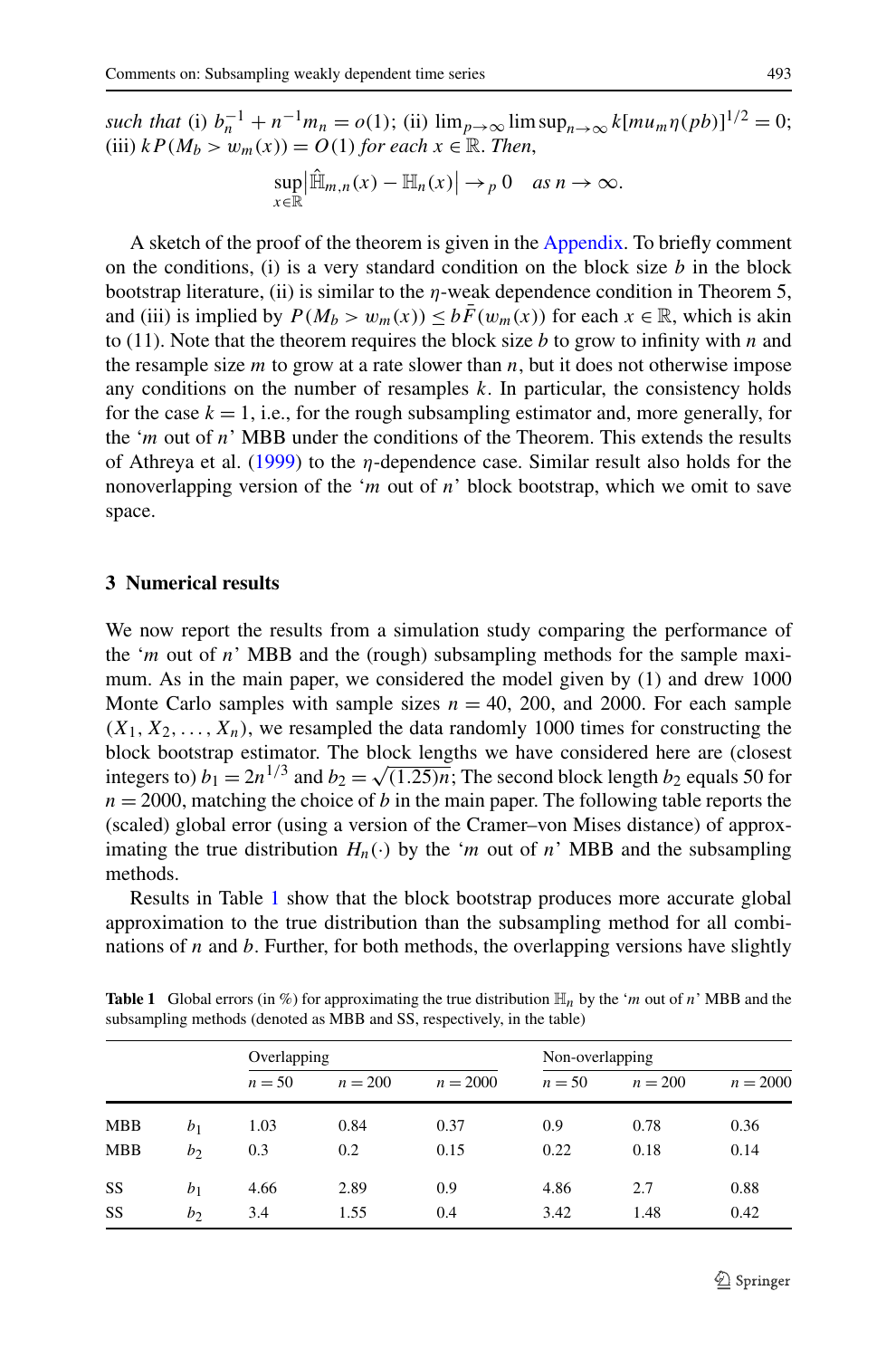<span id="page-3-0"></span>

**Fig. 1** Block bootstrap and subsampling estimators of the true distribution  $\mathbb{H}_n$  for  $n = 50$ 



<span id="page-3-1"></span>**Fig. 2** Box-plots of the block bootstrap (even numbered) and subsampling estimators (odd numbered) of  $\mathbb{H}_n(x)$  at *x* = −3, −1, 0 for *n* = 50

better performance than the non-overlapping versions. This is also evident from Fig. [1](#page-3-0) which gives the mean CDF curves for the two methods for  $n = 50$ , based on 1000 simulation runs. We also considered local performance of the two methods, comparing the estimators of the CDF  $\mathbb{H}_n(x)$  at different values of x. Figure [2](#page-3-1) gives the box-plots of the estimators based on 1000 simulation runs for  $n = 50$ .

From Fig. [2,](#page-3-1) it follows that the estimators based on the non-overlapping versions of each method have higher variability than the corresponding overlapping versions, like in the case of smooth functions of means (cf. Lahiri [1999\)](#page-5-8). Further, the variabilities of the subsampling estimators are much smaller than their block bootstrap counterparts at the tails  $(x = -3, 0)$ , but the pattern reverses in the middle  $(x = -1)$ . We observed a similar behavior also for  $n = 200$  and  $n = 2000$  (not shown here).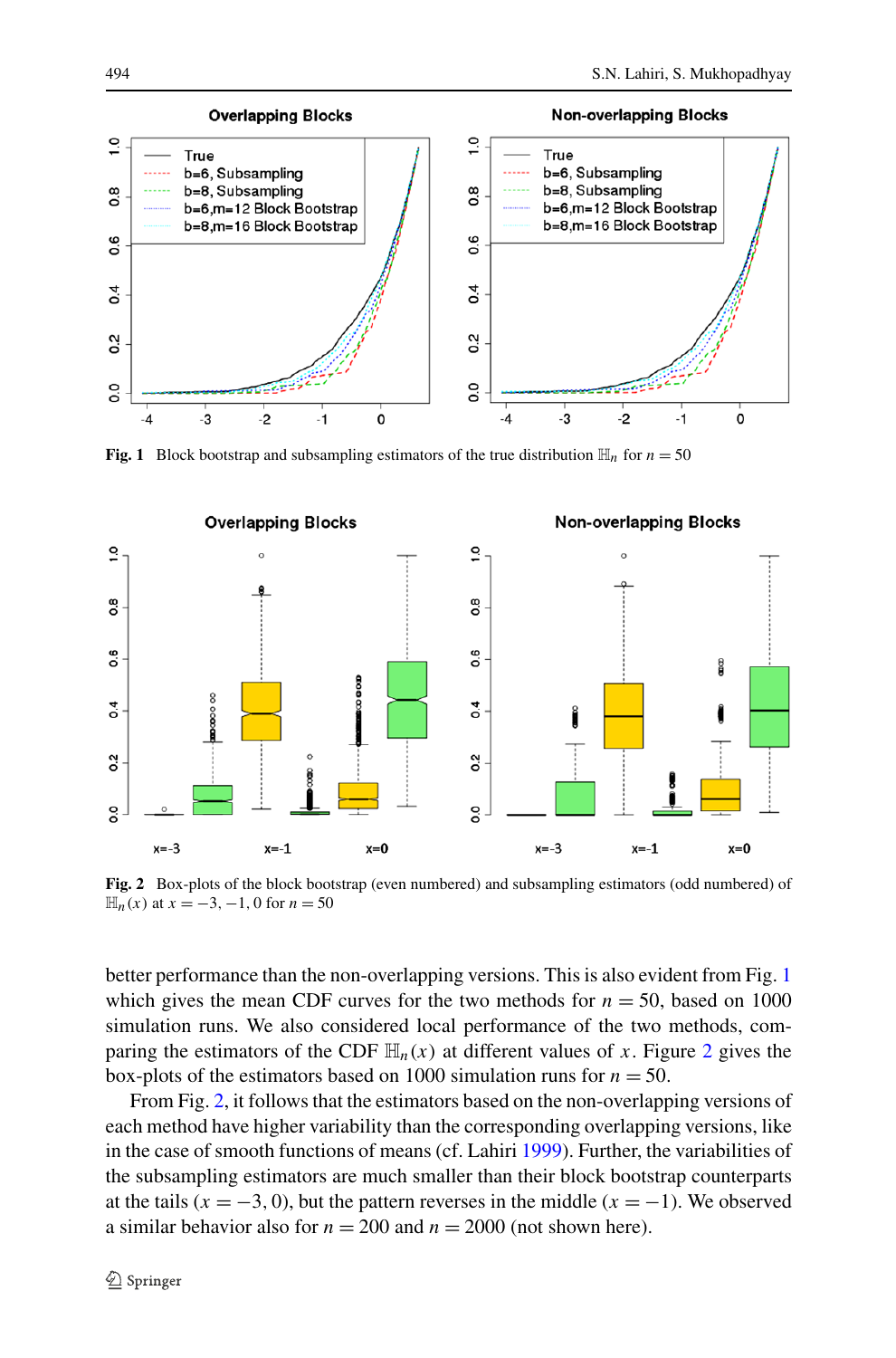<span id="page-4-0"></span>**Acknowledgement** Research partially supported by NSF grant number DMS 1007703 and NSA grant number H98230-11-1-0130.

## **Appendix**

Here we provide an outline of the proof of the Theorem. First, note that by the continuity of the limit law  $\mathbb{H}(\cdot)$  and by a subsequence argument, it is enough to show that for each fixed *x*,

$$
\hat{\mathbb{H}}_{m,n}(x) - \mathbb{H}(x) \to_p 0.
$$

Fix  $x \in \mathbb{R}$ . Write  $M_{i,b} = \max Y_{i,b}$  and  $M_b^* = \max\{X_1^*, \dots, X_b^*\}$ , the maximum over a single resampled block. Also, let  $\mathbb{H}_{b}^{\dagger}(x) = P_*(M_b^* - v_m)/u_m \leq x$ ). Then, by [\(1](#page-1-0)) and the independence of the resampled blocks, it is easy to check that

$$
\hat{\mathbb{H}}_{m,n}(x) = \left[\mathbb{H}_b^{\dagger}(x)\right]^k + o_p(1) = \left(1 + \frac{[k(1 - \mathbb{H}_b^{\dagger}(x)]}{k}\right)^k + o_p(1),
$$

which, by Theorem 5 and Condition (i), converges to  $H(x)$  in probability provided  $k^2 \text{Var}(\mathbb{H}_{b}^{\dagger}(x)) \to 0$ . Note that, by stationarity, with  $w_m(x) = u_m^{-1}x + v_m$ ,

$$
k^{2} \operatorname{Var}(\mathbb{H}_{b}^{\dagger}(x))
$$
  
\n
$$
\leq C_{1} N^{-1} k^{2} \sum_{j=0}^{N} \left| \operatorname{Cov}(\boldsymbol{I}(M_{0,b} > w_{m}(x)), \boldsymbol{I}(M_{j,b} > w_{m}(x))) \right|
$$
  
\n
$$
\leq C_{2} N^{-1} k^{2} \left[ p b P(M_{0,b} > w_{m}(x)) + \sum_{j=(p+1)b}^{N} \left| \operatorname{Cov}(\boldsymbol{I}(M_{0,b} > w_{m}(x)), \boldsymbol{I}(M_{j,b} > w_{m}(x))) \right| \right]
$$
  
\n
$$
\equiv I_{1n}(p) + I_{2n}(p) \quad \text{(say)},
$$

where  $C_1, C_2, \ldots \in (0, \infty)$  are constants. By Conditions (i) and (iii), it follows that  $I_{1n}(p) = O(m/n) = o(1)$  for every fixed  $p \ge 1$ . And, by retracing the arguments in the proof of Theorem 5, one can show that for any  $j \geq pb$ ,  $p > 1$ , and  $\alpha_{jn} > 0$ ,

$$
\begin{aligned} \left| \text{Cov} \big( I \big( M_0 > w_m(x) \big), I \big( M_j > w_m(x) \big) \big) \right| \\ &\leq 2b \big( u_m \alpha_{jn}^{-1} \eta(j-b) + 2\alpha_{jn} \big[ (1 + \gamma x)_+^{-\frac{1}{\gamma} - 1} / m \big] \big). \end{aligned}
$$

Setting  $\alpha_{jn} = [mu_m \eta (j - b)]^{1/2}$  and noting that  $m = kb$ , we have

$$
I_{2n}(p) \leq C_3 N^{-1} k^2 \sum_{j=[p+1]b}^{N} \left[ b m^{-1/2} u_m^{1/2} \eta (j-b)^{1/2} \right] \leq C_3 k m^{1/2} u_m^{1/2} \eta (p b)^{1/2},
$$

which, by Condition (iii), goes to zero by first letting  $n \to \infty$  and then  $p \to \infty$ . This completes the proof of the theorem.